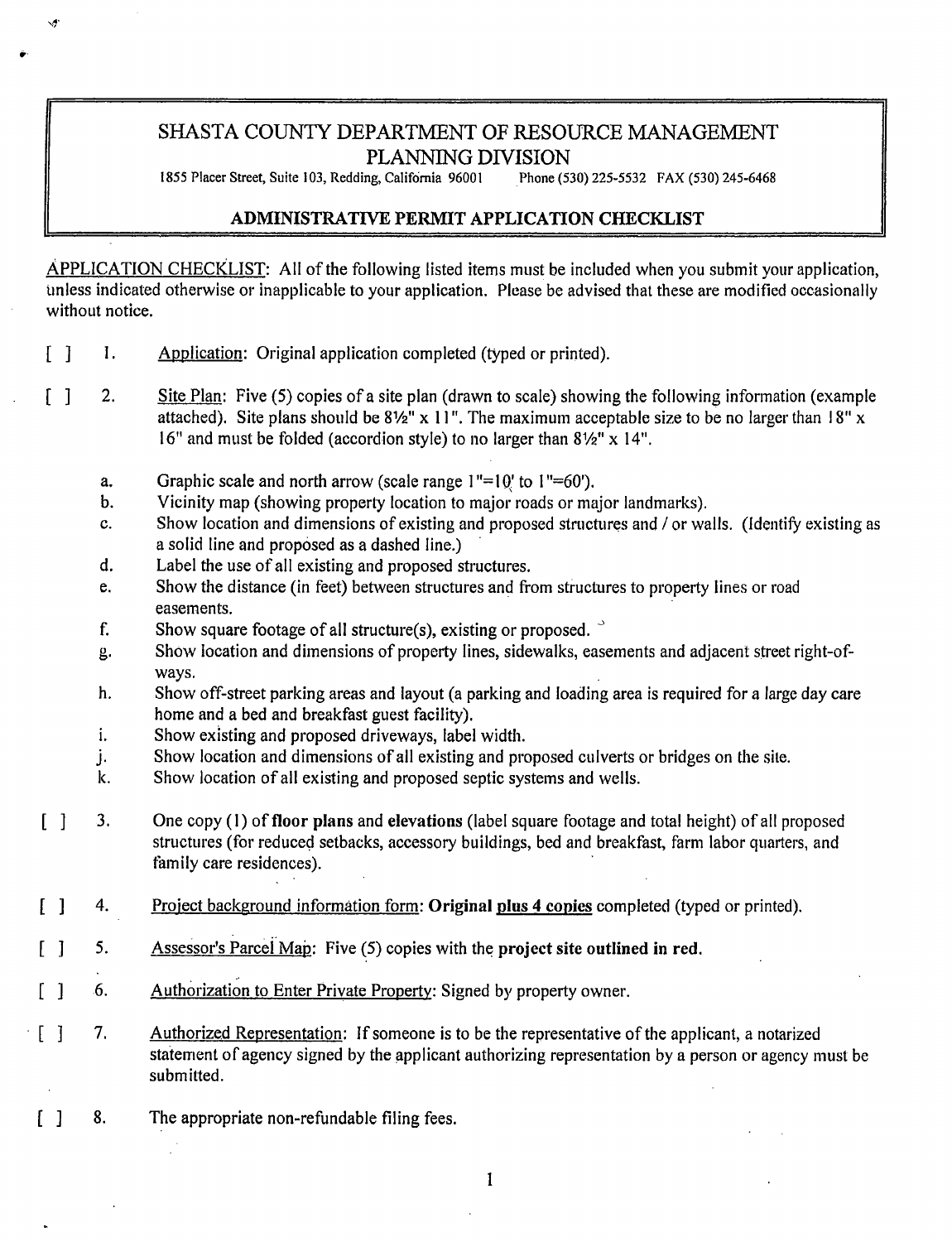- [ ] 9. Family Care Residence: In addition to the materials described in parts 1 through 5, applicants for a family care residence shall provide the following:
	- a. A floor plan of the principal residence, with the use of rooms labeled.

J.

- b. A written explanation from the property owner as to why the proposed resident(s) of the Family Care Unit cannot be reasonably housed within the principal residence
- c. A written diagnosis from a licensed physician stating the medical condition and specifying how the condition affects the intended occupant's daily living activities and indicating whether there is significant medical need for temporary in-home care. This report must contain a clear and specific diagnosis that verifies a medical need for family care. Submit this letter to the **County Health Officer.** Do not submit this letter to the Planning Division.
- d. Written evaluation from the County-Health Officer re: whether he/ she concurs with the conclusion ie., the health effects and perceived in-home care need (for new applications and renewals only, not needed for 6-year extensions of an existing permit). (The form is available from the Department of Resource Management - Planning Division)
- e. Proof of registration for the single wide mobile home family care unit.
- [ ] 10. For projects which involve installation of a sewage disposal system (such as a farm labor quarters, or mobile home in the Unclassified zone district) the soil percolation testing data must be submitted with the administrative permit application.
- $[ ] 11.$ CDF Exception for projects requesting reduced setbacks.
- $\lceil$  12. Completed Administrative Permit Application Checklist form, noting any items which are not applicable.
- $[ ] 13.$ F2 Zone District - Provide a completed Flood Hazard Information Request from Department of Public Works (fee paid to DPW).

H:\Planning\PI.ANNING TEMPLATES\Administrative Perinits\Application Checklists\revisedADMcklst,wpdRevised 12/07/2018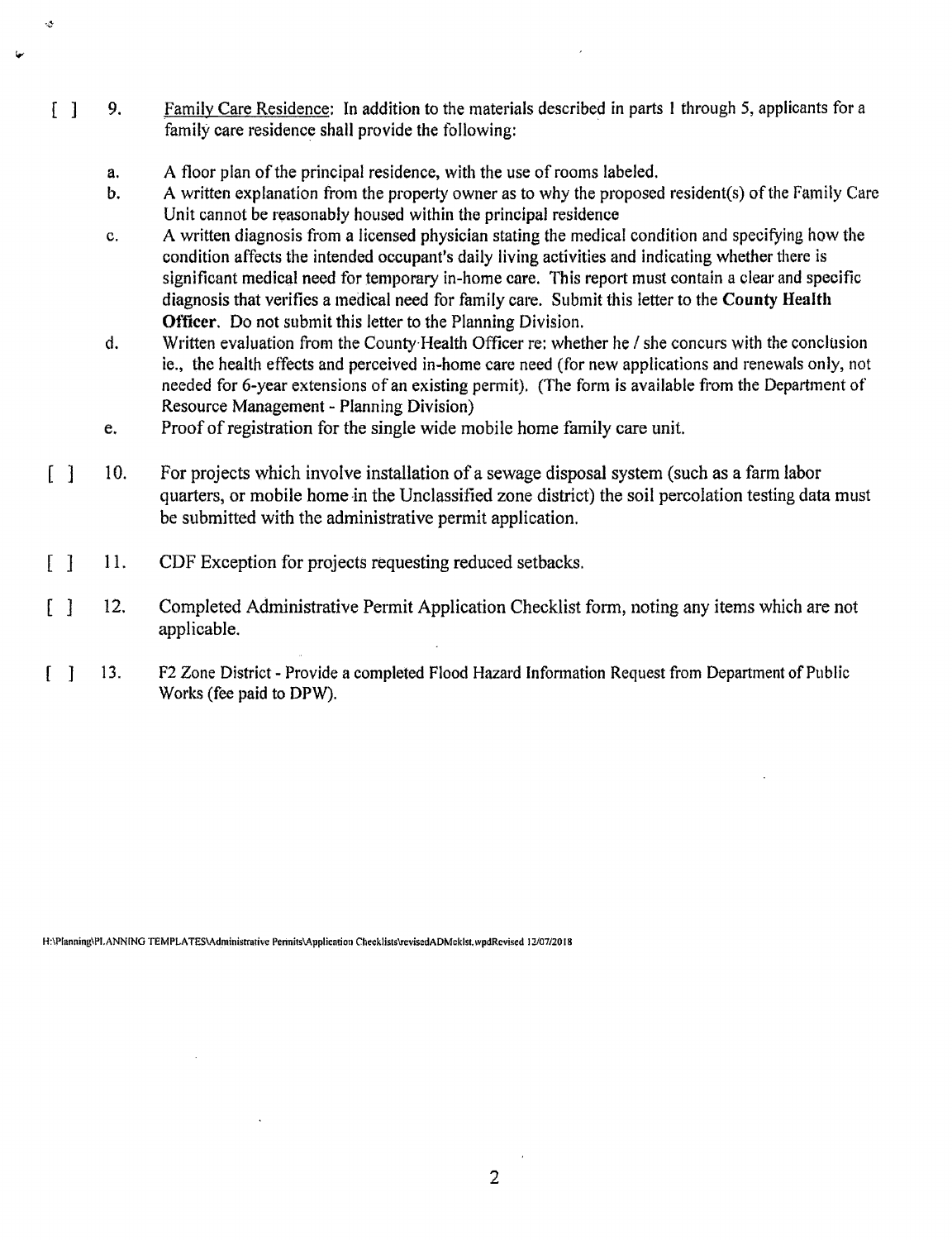### PROJECT BACKGROUND INFORMATION FORM FOR ADMINISTRATIVE PERMITS

(To be completed by the **Applicant** or Representative)

**NOTE: Please answer all questions as accurately and completely as possible to avoid delays in processing.** 

## PROJECT DESCRIPTION

k.

1. Project Title: \_\_\_\_\_\_\_\_\_\_\_\_\_\_\_\_\_\_\_\_\_\_\_\_\_ \_

2. Describe the proposed project in as much detail as possible (attach additional sheets, if necessary).

3. For a proposed second residence: Will the second residence be occupied by a direct family member of an occupant of the existing residence? If yes, state the relationship.

ENVIRONMENTAL SETTING (Use one copy of the site plan to plot any necessary information.)

1. Describe the existing use(s) on the project site (including the type and number of any structures, roads, etc.):

2. Describe the existing land use on adjacent properties (vacant, rural residential, agriculture). Also note any major Describe the existing land use on adjacent properties (vacant, rural residential, agriculture). Also note any majo<br>natural or man-made features (i.e., highways, stream channels, etc.): \_\_\_\_\_\_\_\_\_\_\_\_\_\_\_\_\_\_\_\_\_\_\_\_\_\_\_\_North:\_\_\_

| East: $\frac{1}{2}$ $\frac{1}{2}$ $\frac{1}{2}$ $\frac{1}{2}$ $\frac{1}{2}$ $\frac{1}{2}$ $\frac{1}{2}$ | South: |
|---------------------------------------------------------------------------------------------------------|--------|
|                                                                                                         |        |
|                                                                                                         |        |
|                                                                                                         |        |

4. Describe existing drainage courses or eroded areas on or near the project site (i.e., rivers, creeks, drainage ditches):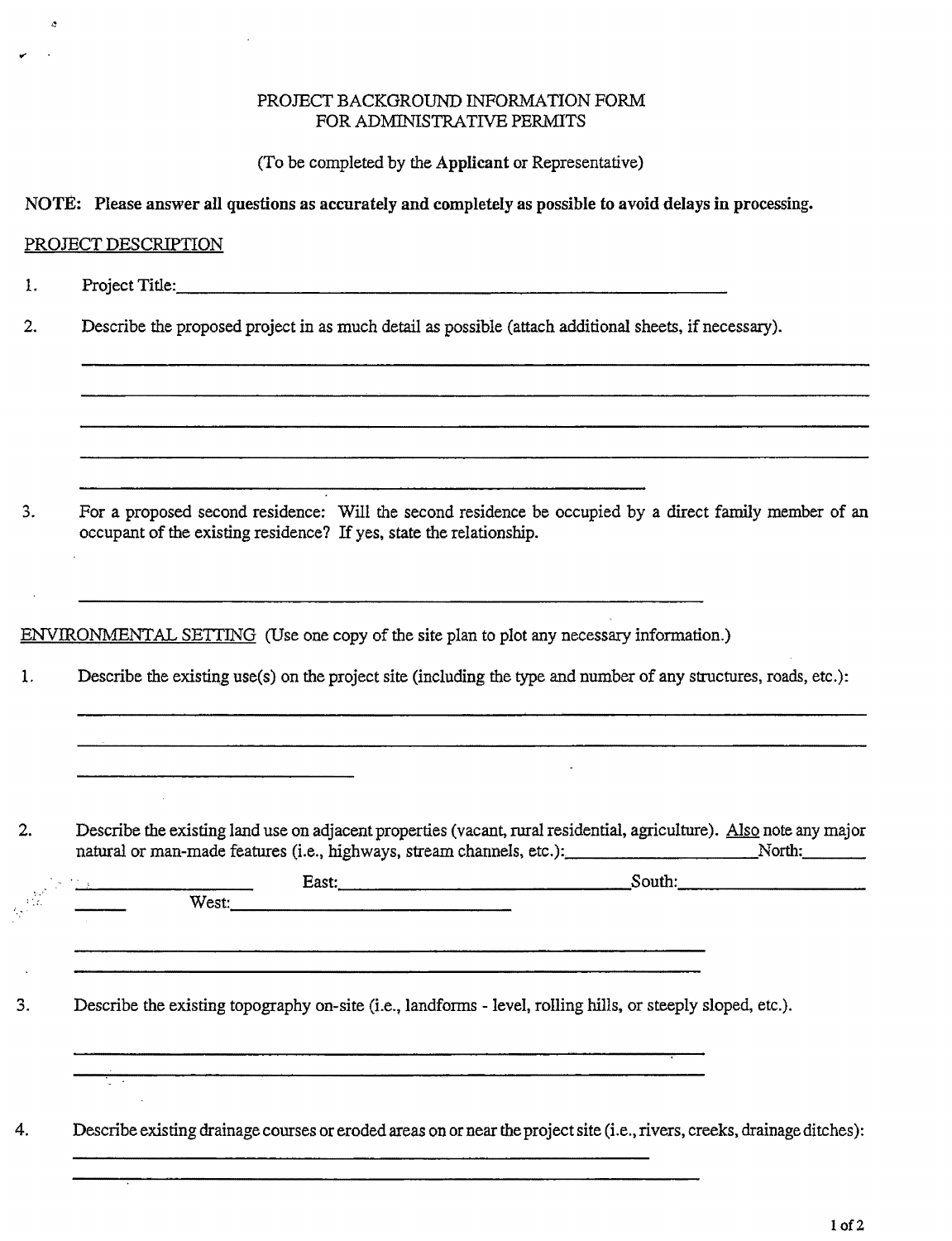5. Describe the type of existing vegetation on-site (grasses, trees, brush):

 $\mathbb{R}^2$ 

6. Describe any site alterations which would result from the proposed project (specifically address the amount and location of any grading, cuts and fills, vegetation removal, alterations to drainage, or removal of existing structures. etc.).

#### SERVICES

 $\ddot{\phantom{a}}$ 

ينا

Indicate how the following services are provided to your parcel and the availability of services.

| a. Electricity: |  |                     | b. Water Supply: |
|-----------------|--|---------------------|------------------|
|                 |  | c. Sewage Disposal: |                  |

If an extension of a water line is necessary, indicate which service(s) and the distance of the extension(s):  $\frac{1}{1-\frac{1}{\sqrt{1-\frac{1}{\sqrt{1-\frac{1}{\sqrt{1-\frac{1}{\sqrt{1-\frac{1}{\sqrt{1-\frac{1}{\sqrt{1-\frac{1}{\sqrt{1-\frac{1}{\sqrt{1-\frac{1}{\sqrt{1-\frac{1}{\sqrt{1-\frac{1}{\sqrt{1-\frac{1}{$ 

H:\..,.COUNTER.PRM\ADM•INFO,DOC Revised Mar '97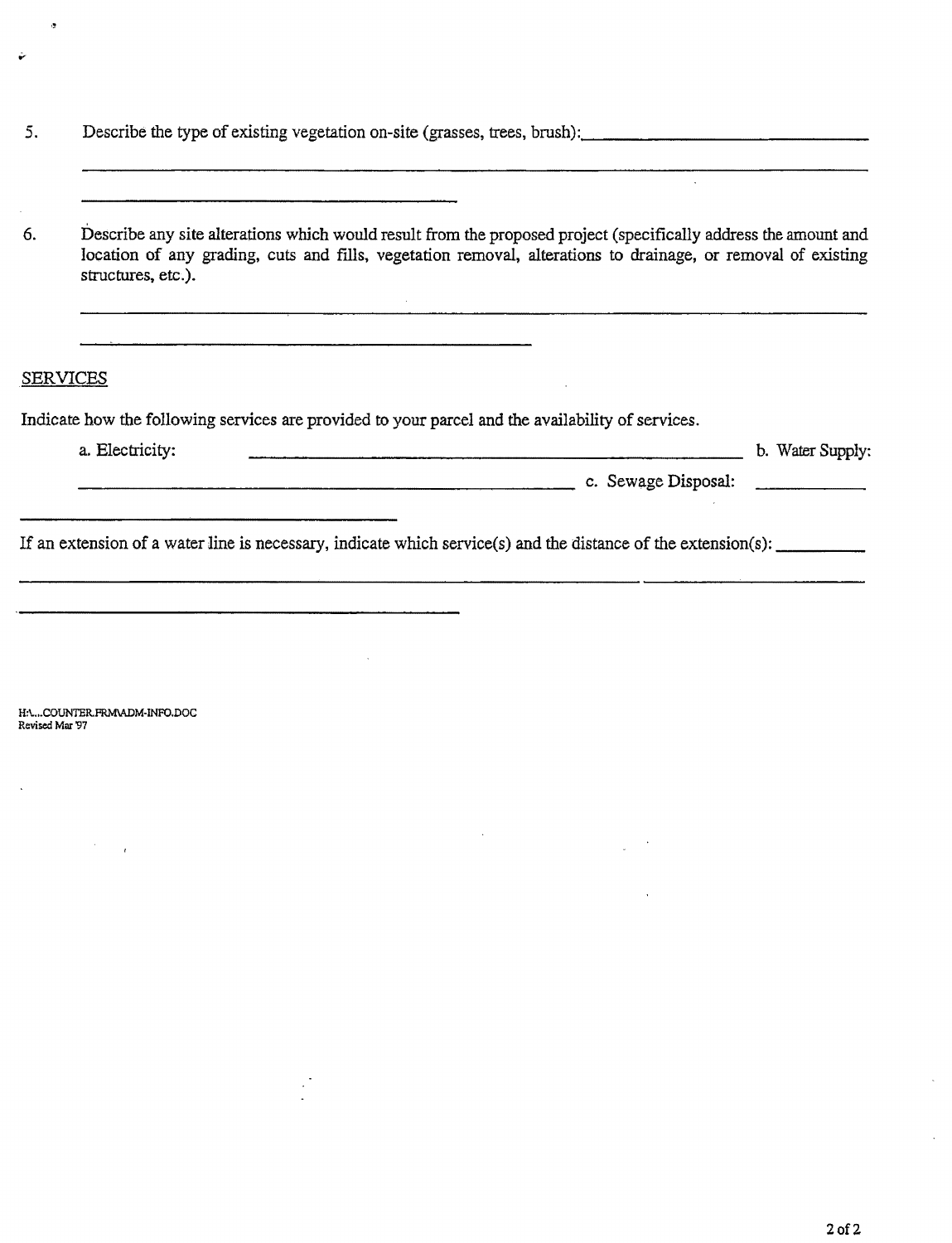

# **Shasta County**

DEPARTMENT OF RESOURCE MANAGEMENT 1855 Placer Street, Redding, CA 96001

**PROJECT# \_\_\_\_\_\_\_\_ \_** 

# AUTHORIZATION TO ENTER PRIVATE PROPERTY

Government Code Section 65105 authorizes County Planning Division personnel, in the performance of their duties, to enter property and make examinations and surveys which do not interfere with use of the land by those persons lawfully entitled to the possession thereof. Often times responsible and trustee agencies must also be consulted and given the opportunity to review and comment on proposed projects, necessitating their entry onto the property in order to obtain all relevant information needed to process an application in a timely way.

If County and affected agency personnel are not able to enter the project site/property, significant delays in the processing of the project, particularly the environmental review of the project, could occur and the project applicant may be required to hire consultants to submit information necessary to prepare environmental documents addressing the project site.

I have read and understand the foregoing. I authorize the County and other affected personnel to enter the property located at:

for the limited purpose of examining the property with respect to the proposed project/land-use, upon making reasonable efforts to give me a 24 hour advance notice of intended entry.

Property Owner/Agent Signature

Contact Telephone Number

**□** *Suite IOI*  **AIR QUALITY MANAGEMENT DISTRICT (530) 225-5674 (530) 225-5237** 

**□** *Suite /02*  **BUILDING DIVISION (530) 225-5761 FAX: (530) 245-6468**  *181 Suite /03* **□** *Suite 20/*  **PLANNING DIVISION ENVIRONMENTAL HEALTH (530) 225-5532 (530) 225-5787** 

**FAX: (530) 245-6468 FAX: (S30) 22S-S413** 

**□** *Suite 200*  **AMINISTRA TION (530) 22S-5789 FAX: (530)-22S-5807**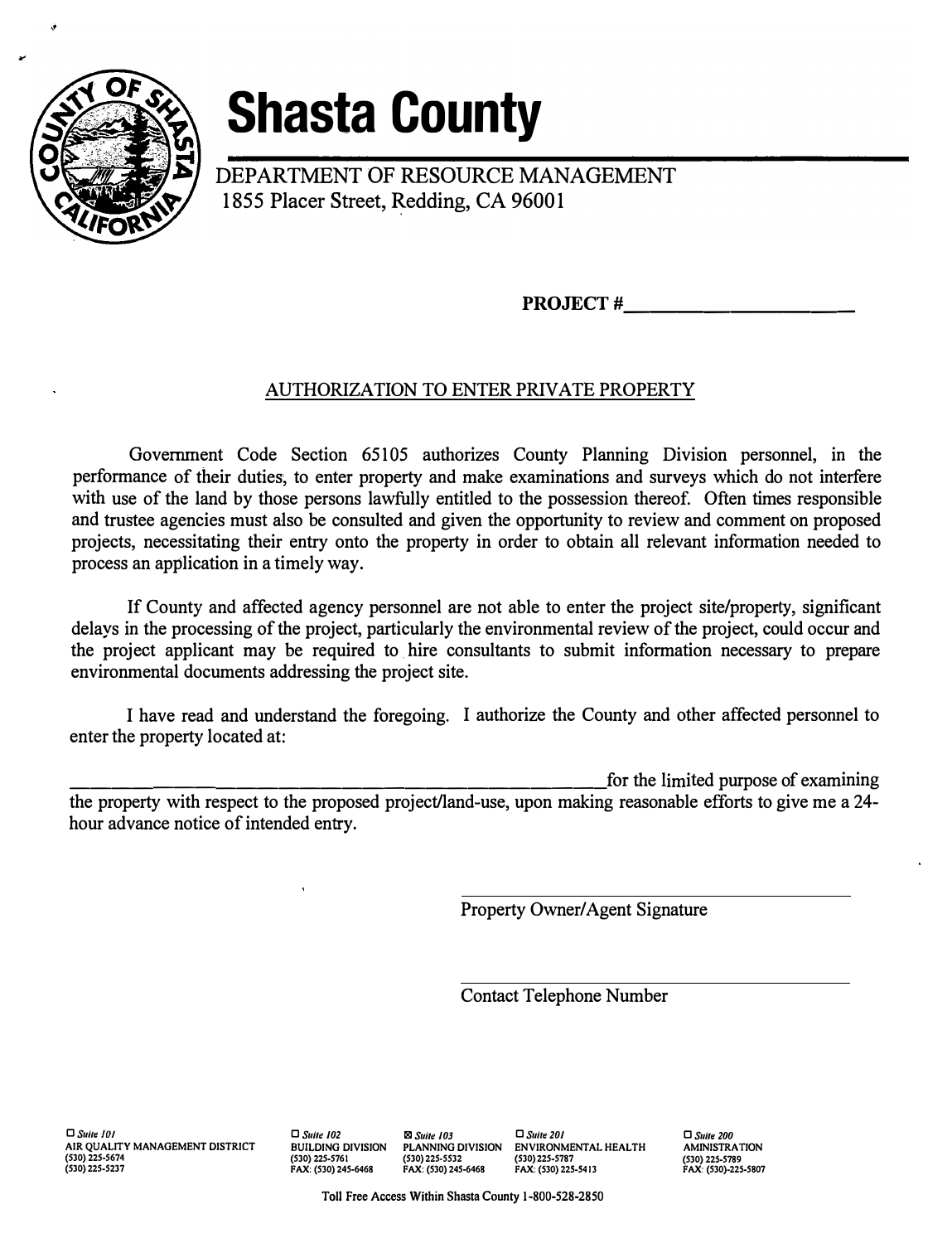### STATEMENT OF AGENCY

I, the undersigned, am an owner of a record title interest in the property involved with this proposed project.

I hereby appoint  $\Box$ purposes of this project, as set forth below.

My agent(s) is/are hereby authorized and empowered to: (check as appropriate)

Represent me in all matters relating to the proposed project, except execution of certificates of ownership, offers of dedication, dedications, and agreements to construct improvements;

OR

- Submit the application(s) and related information to the Planning Division;
- Represent me before the Planning Commission or Board of Supervisors;
- Consent to conditions imposed if and when the application(s) is/are approved;

 $\lambda$ 

Represent me before the Board of Supervisors in case of appeal.

I agree to be bound by all the representations, drawings and statements tendered by my agent(s) to the County of Shasta for purposes of this proposed project as if the'same were made by me personally. I further agree to be bound by all the conditions imposed by the County of Shasta on the approval of this proposed project pursuant to State law and the Shasta County Ordinance Code.

I understand that I may revoke the authority granted by this statement at any time by written notice sent to: Department of Resource Management, Planning Division, 1855 Placer Street, Suite 103, Redding, CA 96001.

SIGNATURE OF OWNER(S):

#### **ACKNOWLEDGMENT**

٠

A notary public or other officer completing this certificate verifies only the identity of the individual who signed the document to which this certificate is attached, and not the truthfulness, accuracy, or validity of that document.

#### State of California, County of Shasta

**On** \_\_\_\_\_\_\_\_\_ **before me,** • **Notary Public, personally appeared --------------------------who proved to me on the basis of satisfactory evidence to be the person(s) whose name(s) is/are subscribed to the within instrument and acknowledged to me that he/she/they executed the same in his/her/their authorized capacity(ies), and that by his/her/their signature(s) on the instrument the person(s) or the entity upon behalf of which the person(s) acted, executed the instrument.** 

I **certify under PENALTY OF PERJURY under the laws of the State of California that the foregoing paragraph is true and correct.** 

WITNESS my hand and official seal.

Signature \_\_\_\_\_\_

Notary Public Signature